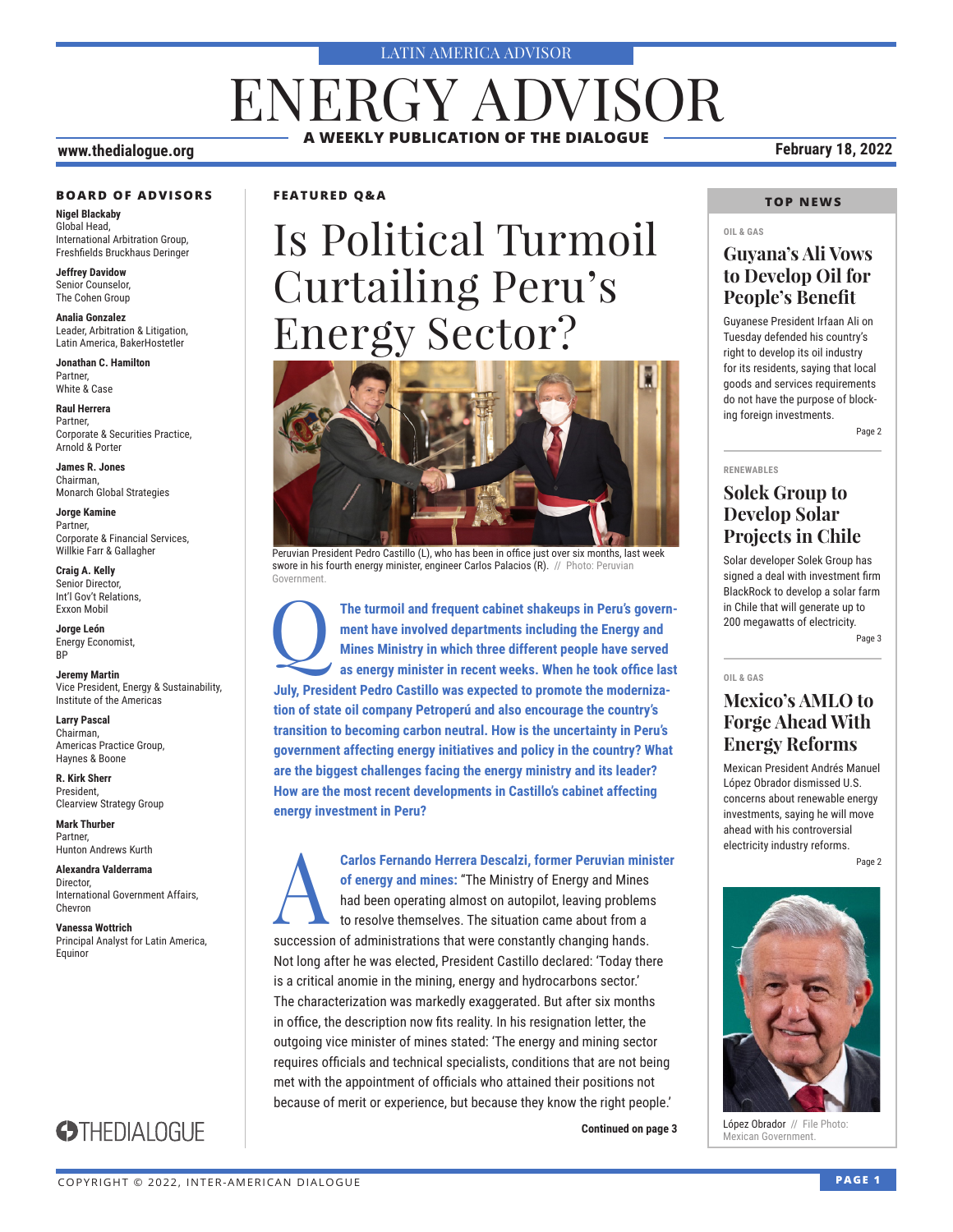#### **OIL & GAS NEWS**

# Guyana's Ali Vows to Develop Oil Sector for Residents' Benefit

Guyanese President Irfaan Ali on Tuesday defended the South American country's right to develop its oil industry for its residents, adding that local goods and services requirements do not have the purpose of blocking foreign investments, Reuters reported. In recent months, international producers have discovered more than 10 billion barrels of recoverable oil and gas off Guyana's coast. Given the new discoveries and the foreign interest in Guyana as an exporter, there have been increased calls on Ali's administration to ensure tangible benefits for Guyanese citizens, the wire service reported. Ali said at the International Energy Conference & Expo that Guyana welcomes investors. He added, "Local growth and increased productivity must be built into the system to bring benefit to the people," Reuters reported. In a Feb. 4 **[Q&A](https://www.thedialogue.org/wp-content/uploads/2022/02/LEA220204.pdf)** in the Energy Advisor, Riyad Insanally, a former ambassador of Guyana to the United States, said Brazil is seeking cooperation with the country in part because it is eying "a quicker trade route to the Atlantic via Guyana." Guyana's small population means "development plans will only make sense if [it] can access the much larger Brazilian market," he said.

# Mexico's President to Move Ahead With Power Sector Reform

Despite U.S. concerns about investments and competitiveness in the electricity market, Mexican President Andrés Manuel López Obrador said last week he would proceed with his electricity industry reforms, the Associated Press reported. AMLO held talks with U.S. climate envoy John Kerry on Feb. 9, and with U.S. Energy Secretary Jennifer Granholm late last month. They pressed López Obrador not to move

ahead with a number of his proposed reforms, including guaranteeing that state utilities control more than 50 percent of Mexico's electricity market, which they say would violate the terms of the USMCA trade deal. But on Feb. 10, López Obrador said his reforms "don't affect the treaty at all," despite provisions in the trade agreement that prohibit countries from favoring domestic companies over foreign competitors, the AP reported. The Mexican leader did, however, acknowledge that foreign companies have been complaining that his reforms might harm investor confidence in his country. "They say the rule of law is being violated, they want to expropriate the electrical industry, there are no guarantees for investors in Mexico, we have no confidence. We are not going to get in a fight with the U.S. government," López Obrador said, the wire service reported. In a **[Q&A](https://www.thedialogue.org/wp-content/uploads/2022/02/LEA220211.pdf)** in last Friday's Energy Advisor, former Mexican Ambassador to the United States Gerónimo Gutiérrez Fernández called López Obrador's plans "a strong blow to Mexico's economy and future." He added, "Moreover, it would not even achieve its main stated objective of providing low-cost energy for Mexicans, which was one of López Obrador's campaign promises."

# Mexico's State-Run Utility to Tender Coal Contracts This Year

Mexico's state-owned electric utility, CFE, said it will soon launch a tender to purchase coal and hopes to sign multiple-year contracts for the fuel, Mexico Business News reported Tuesday. The utility said its expansion into coal was modest, as coal fired electricity plants would make up only a small percentage of all energy that supplies the electrical grid, the report added. The move would see the electricity produced by coal rise from the current rate of 4 percent to about 10 percent, BNAmericas reported Wednesday. CFE said the details of the 2022 coal tender will be made public in coming weeks. Between 2020 and 2021, CFE signed 60 contracts with small- and medium-sized coal producers for 1.5 million tons of coal, which was worth about \$73 million, according to

#### **NEWS BRIEFS**

### **French Oil and Gas Firm TotalEnergies to Sell Off Investments in Venezuela**

French oil and gas firm TotalEnergies is seeking to sell its majority stake in its joint venture YPergas as part of a move to withdraw from Venezuela, Bloomberg reported last Friday. The venture, which produces about 50 million cubic feet of gas per day, is located in the central Venezuelan state of Guárico, sources who requested anonymity told Bloomberg News. Private equity firm Sucre Energy had entered into talks with TotalEnergies in January to buy out its stake, the report added.

### **Vista's Oil and Gas Reserves Increase by 42%**

Mexican energy company Vista saw a 42 percent year-on-year increase in its oil and gas reserves as of Dec. 31, Argentine news website Ámbito reported Monday. The figure includes all estimated and certified proven oil and gas reserves, totaling 181.6 million barrels, the report added. The oil company reached an average production level of 38,845 barrels per day in 2021—a 46 percent increase in average daily production year-on-year.

### **CGX, Frontera Energy to Focus Guyana Efforts on Corentyne Block**

Oil company CGX Energy will focus joint drilling efforts with Frontera Energy in the Corentyne block off the coast of Guyana and forgo plans to drill in the Demerara block this year, Reuters reported Monday. CGX and Frontera recently discovered an offshore oil and gas deposit at their Kawa-1 offshore well, according to the report. The well is believed to contain 177 feet of hydrocarbon-bearing reservoirs. CGX said late last year that it may need additional financing to continue drilling at the well, Reuters reported. Costs associated with the well have risen to between \$115 million and \$125 million.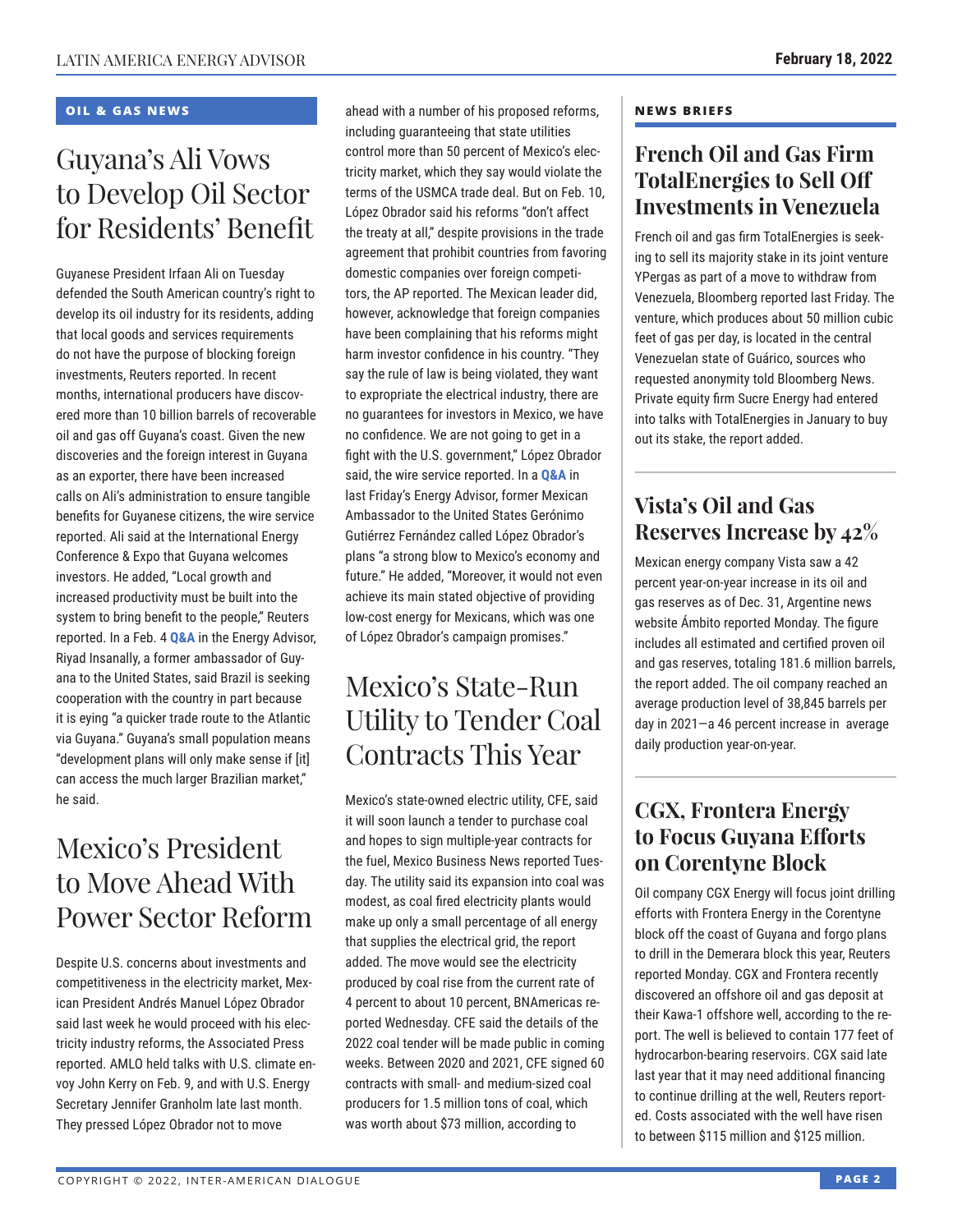Mexico Business News. Coal companies must adhere to President Andrés Manuel López Obrador's so-called five principles, which ensure the reliability of companies. "In 2020 many contracts were signed, which were carried out in strict adherence to the president's principles," Miguel Alejandro López, a director at CFE told Mexico Business News. "These [principles] are: zero corruption, zero smuggling, a preference for small producers, that producers are honest and sell charcoal and not soil, and, finally, fair prices," he said.

#### **RENEWABLES NEWS**

# Solek Group to Develop Solar Projects in Chile

Solar developer Solek Group has signed a deal with investment firm BlackRock to develop solar power projects in Chile, Solek said Monday in a statement. Czech Republic-based Solek agreed to build and install 28 photovoltaic solar projects that will have the capacity to generate 200 megawatts of electricity, the statement added. Once developed, the solar farm will be sold to a BlackRock fund for an undisclosed amount, the Renewables Now website reported. Solek did not say where in Chile the projects would be located, but Renewables Now reported the solar farm would generate power for regions with high electricity demand. Chilean energy authorities are overseeing the project as part of the country's goal of being carbon neutral by 2050, Solek said. The company added that it will be responsible for the development, operation and maintenance of the solar farm, while Canadian firm Aediles Capital will assume the role of asset manager on the BlackRock fund's behalf, according to Renewables Now. "This is an important step towards establishing cooperation with leading infrastructure investors, who are key to the further growth of Solek Group, not only in Chile but also in other countries," Zdeněk Sobotka, Solek's founder and CEO said in the statement.

#### **FEATURED Q&A / Continued from page 1**

In six months, four ministers have assumed the energy and mines portfolio, and none of them were qualified. Three of those had close ties to the town of Junín, the epicenter of the ruling party. They awarded government loyalists with appointments they would not be able to obtain outside of government. Suitability for office is a secondary issue, so it's no surprise that project management has become poor. Peru has abundant natural resources, and the transition from carbon-based to renewable energy sources should present an extraordinary opportunity for economic growth. The next minister of energy and mines has their work cut out for them. That minister must concentrate on the task at hand. Investments have ground to a halt, and nothing is moving forward. But they should know that there is no harm that lasts a hundred years. Nothing lasts forever."

**Larry Gumbiner, president**<br>of Gumbiner Interamerican<br>Strategies: "Nervous energ<br>mining interests were cau**of Gumbiner Interamerican Strategies:** "Nervous energy and mining interests were cautiously optimistic when Pedro Castillo took power six months ago. Despite a campaign platform calling for nationalization, the rhetoric of the president-elect and his team was more moderate, albeit inconsistent. That optimism has dissipated as turmoil and incompetence have dominated Castillo's presidency. Energy and mining continue to be the lifeblood of the Peruvian economy, accounting for some 10 percent of GDP and 60 percent of exports. High global prices spurred strong growth in 2021 and should keep the sector highly profitable this year. But without consistent and reliable governance, investment will slow considerably. The designation of Carlos Palacios as the new energy and mines minister, the fourth in Castillo's brief term, sends a worrisome signal. Palacios is a loyalist of Peru Libre militant Vladimir Cerrón, and in 2019 was declared incompetent to hold the position of regional energy and mines director in the department of Junín by Peru's controller.

More troublesome is the placement of leftist hardliners throughout the ministry's bureaucracy, a warning issued by outgoing deputy minister Jorge Chávez. The challenges are threefold for the government to restore faith in its policy agenda. First, it must reiterate opposition to nationalization, including withdrawing veiled threats against the Camisea gas fields or Repsol's La Pampilla oil refinery. Second, it must restore legitimate permitting processes that have ground to a halt amid the administrative chaos. Finally, it should manage local protests—which should be within its competencies given its credibility among those communities—in a manner that clears the way for investment and production while addressing social and environmental concerns."

Beatriz De la Vega, partner<br>at KPMG Peru: "The Castillo<br>administration has been ma<br>by constant political turbu**at KPMG Peru:** "The Castillo administration has been marred

by constant political turbulence. To date, the president has shuffled his cabinet four times, so there is currently no clear path that allows the energy sector to reach its maximum potential. Initially, Castillo announced there would be increased state participation in the oil and gas sector, a wider redistribution of natural gas on a national scale and an increased focus on energy projects in rural areas. But little progress has been made in the six months that he has been in office. Last October, the energy ministry established a commission tasked with the massification of natural gas. The commission recently issued a report about the future of Peru's natural gas, which proposed updates to the country's energy policy. The report recommended a gradual transition toward renewables, the development of the South Peruvian Gas Pipeline, incorporating new contractual clauses in upstream contracts that would ensure natural gas was used, and projects related to distribution of natural gas in central Peru. At the same time, despite the issues with the energy ministry, power generation has been **Continued on page 6**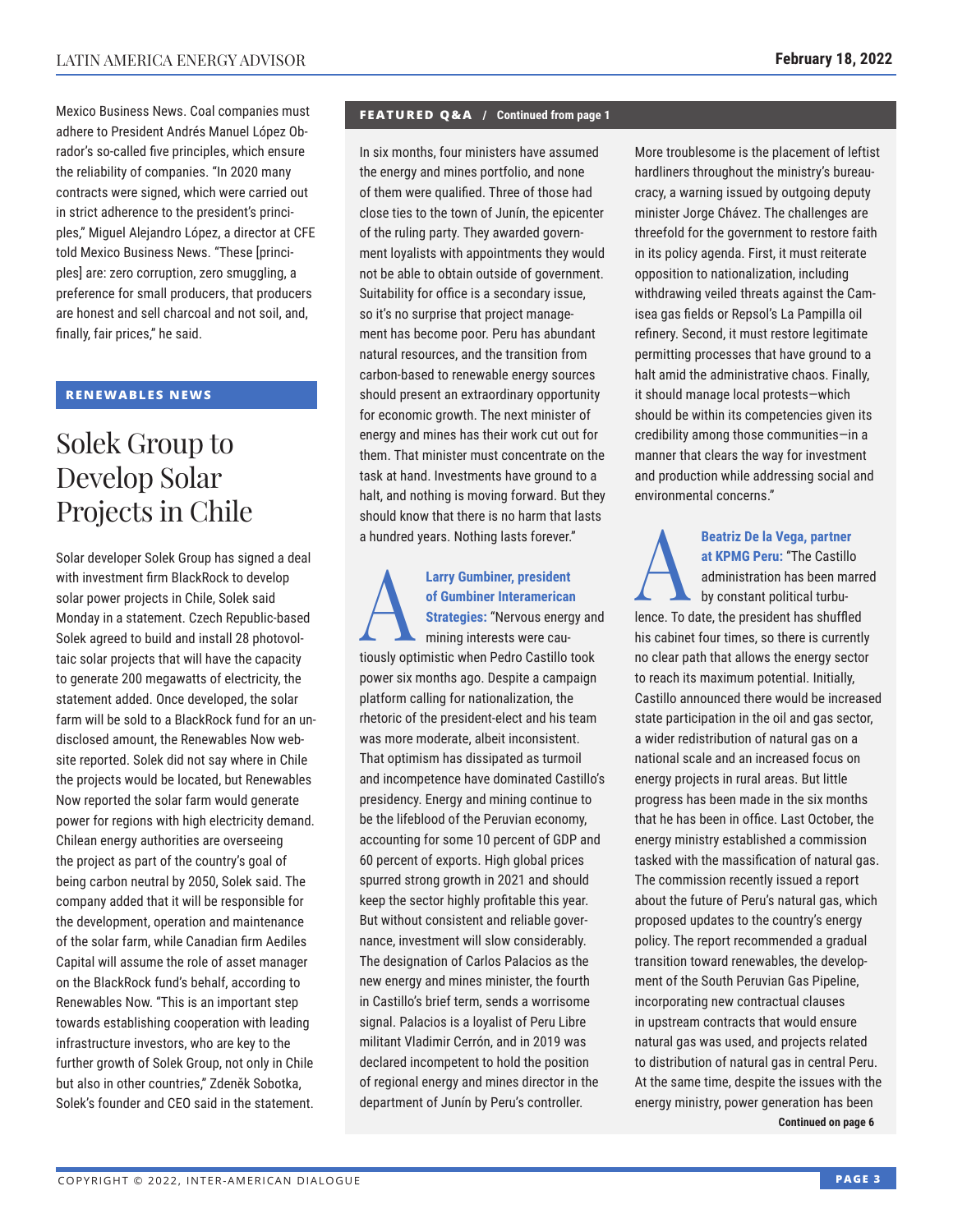#### **POLITICAL NEWS**

# Brazil's Bolsonaro Meets With Putin, Pledges 'Solidarity'

Brazilian President Jair Bolsonaro met with Russian President Vladimir Putin on Wednesday in Moscow, declaring that the South American country was in "solidarity" with Russia, The Washington Post reported. Bolsonaro's visit to Moscow had been planned since December, before concerns by the West heightened about Russian troop buildups near the country's border with Ukraine and the potential for a Russian invasion. Bolsonaro did not specify



**Bolsonaro and Putin met Wednesday in Moscow.** // Photo: Brazilian Government.

how exactly Brazil stood in solidarity with Russia, but his trip there is likely to be seen as tacit support for Moscow amid growing concerns that it could start a war in Europe, The Washington Post reported. On Wednesday, Putin called Brazil Russia's "leading partner" in South America, adding that the two countries have "friendship and mutual understanding," Agence France-Presse reported. Putin described his talks with Bolsonaro as "thorough and constructive," and the Kremlin released a statement saying the two presidents had agreed on closer cooperation on energy and trade issues. The Kremlin added that Bolsonaro and Putin "share the opinion that conflicts should be resolved through peaceful and diplomatic means." Bolsonaro said Wednesday that he and Putin spoke about Ukraine, but he said the only message he conveyed was that Brazil wanted a peaceful outcome, Reuters reported. "I told Putin that Brazil supports any country that seeks peace. And that's his intention," Bolsonaro told reporters after meeting

### **THE DIALOGUE CONTINUES**

# What Would López Obrador's Power Sector Reforms Mean for Mexico?

**Following meetings in January<br>
in Mexico City with President<br>
Andrés Manuel López Obrador<br>
and other top Mexican officials in Mexico City with President Andrés Manuel López Obrador and other top Mexican officials, U.S. Energy Secretary Jennifer Granholm expressed concerns about Mexico's plan to tighten state control over the electricity market. Reforms López Obrador is seeking would guarantee state-run electrical utilities have a market share of more than 50 percent. The Mexican president is also investing heavily in fossil fuels at a time when countries around the world are moving toward more renewable energy. What does López Obrador hope to achieve with the power sector reforms? What will be the effects on U.S. investments, and how might Mexico seek to resolve U.S. concerns?**

Amy Glover Drake, president<br>
and co-founder of Agil(e): "T<br>
visit by Secretary Granholm w<br>
important because it helped<br>
averaged the patienal convergation bound **and co-founder of Agil(e):** "The visit by Secretary Granholm was important because it helped expand the national conversation beyond the energy sector itself and to include in the discussion the social, economic and environmental implications of the global energy transition. The Mexican government has been narrowly focused on propping up the state-owned enterprises of CFE and Pemex—both of which are in dire need of investment and woefully inefficient—ostensibly to ensure Mexico's energy security. However, Mexico does not need to sink more public funds into an industry on its way out,

with Putin. Also on Wednesday, Venezuelan President Nicolás Maduro met in Caracas with Russian Deputy Prime Minister Yuri Borisov and pledged a "powerful military cooperation," the Associated Press reported. "We have reviewed the powerful military cooperation, and we have ratified the path of a powerful military

but stands to gain from honoring international commitments that will help strengthen existing energy infrastructure, develop comparative advantages in renewables and ensure the country meets its emission reduction goals. By protecting hydrocarbon interests, the country has much to lose in terms of social wellbeing, economic competitiveness. Mexico should benefit from nearshoring, but it will be hard for firm with emissions reduction targets to invest in a country that lacks renewable energy. Further, Mexico's most vulnerable populations, particularly along its two coastlines, are suffering from the harmful effects of climate change and these communities and future generations need protection. The United States and Canada should continue to help ensure that as a regional partner, Mexico moves in a healthier and more prosperous direction. The farther behind Mexico falls in energy transition—a course that is underway and unstoppable—the bigger drag it will put on regional competitiveness and the worse the socioeconomic outcome will be for the Mexican population. It is in Mexico's own interest to embrace its future as a clean energy powerhouse."

**EDITOR'S NOTE: More commentary on this topic appears in t[he Q&A o](https://www.thedialogue.org/wp-content/uploads/2022/02/LEA220211.pdf)f the Feb. 11 issue of the Energy Advisor.**

cooperation between Russia and Venezuela for the defense of peace," Maduro told reporters. "We are going to increase all the preparation, training and cooperation plans with a military power in the world such as Russia," he added. Maduro said he and Borisov also discussed economic ties, trade and tourism.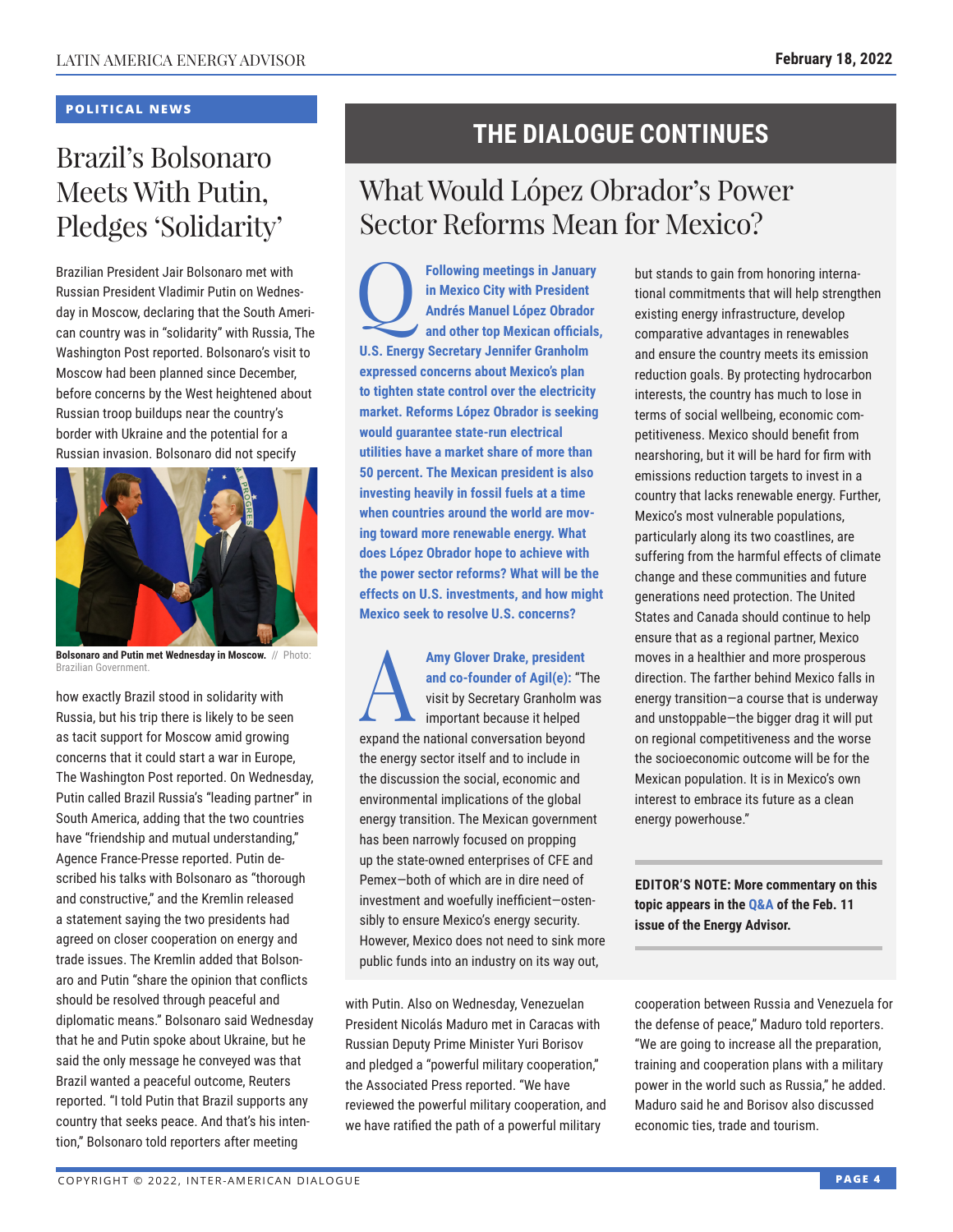#### **NEWS BRIEFS**

### **At Least 94 Killed in Landslides in Brazilian City of Petrópolis**

At least 94 people were killed in the Brazilian city of Petrópolis after heavy rains caused landslides that engulfed homes, carried away cars and flooded streets, local officials said Wednesday, CNN reported. Rain that fell on Tuesday afternoon exceeded the historical average for the entire month of February, said the Civil Defense of Rio de Janeiro. Brazil's National Civil Defense said it had rescued 24 people, but added that more than 400 people had lost their homes.

### **Venezuelan Central Bank's Gold Reserves Drop to Lowest Level in 50 Years**

The gold reserves of the Venezuelan central bank dropped seven metric tons in 2021 to 79 metric tons, their lowest level in 50 years, Reuters reported, citing financial statements the central bank published Tuesday. Venezuela's government has used gold stored at the central bank to shore up the country's finances during its extended social and economic crisis. The reserves' value through December 2021 was \$4.56 billion, \$493 million less than at the end of 2020, Reuters reported. Authorities have not provided details on the gold's destination.

### **Honduran Supreme Court Orders Release of Anti-Mining Protesters**

Honduras' Supreme Court ordered the release of six anti-mining protesters who have been held on remand for two and a half years and were convicted earlier in the week for criminal damage and illegal detention, The Guardian reported last Friday. The country's highest court ruled that the environmentalists, who had attempted to protect a river in a national park, never should have been put on trial," The Guardian reported.

# Imprisoned Former Sandinista Leader Torres Dies at 73

Hugo Torres, 73, a retired Sandinista leader who took part in an operation to free then-rebel and now-President Daniel Ortega in 1974 died last Saturday, eight months after Nicaraguan authorities imprisoned him, Reuters reported. Torres, who later broke with Ortega, was among the first of dozens of Ortega opponents whom Nicaraguan officials arrested in the months leading up to the country's presidential election last November. Torres was Nicaragua's head of state security after the country's 1979 revolution and retired as a general from the military in the 1990s, Reuters reported. Torres died at a hospital in Managua of "illnesses he had," government prosecutors said in a statement, the Associated Press reported. The prosecutor's office said that when it learned of Torres illness, it "asked judicial authorities to suspend the start of his oral public trial for humanitarian reasons." The trials against the jailed political opponents of Ortega are in fact not public, and only the lawyers of defendants have been allowed to be present. It was unclear if Torres' imprisonment hastened his death, the Associated Press reported.

### **ECONOMIC NEWS**

# International Donors Pledge \$600 Million for Haiti Relief

The United States and the European Union, among others, pledged \$600 million in additional funds on Wednesday to aid hundreds of thousands of Haitians continuing to struggle following a 7.2 magnitude earthquake last August, the Associated Press reported. The pledges, which were made during a conference hosted by the United Nations and the Haitian government, failed to meet the international effort to raise \$2 billion for the Caribbean

country following the earthquake, which killed at least 2,200 people. Haitian Prime Minister Ariel Henry thanked international donors and said his government "is doing all it can with the means it has," the AP reported. Amina Mohammed, a deputy U.N. secretary general, also praised donor countries for their aid commitments, saying that "These contributions, large and small, demonstrate that the international community is committed to a new approach to working with the government and the people of this country," Agence France-Presse reported. Though the \$600 million figure corresponds to only 30 percent of necessary funding to rebuild the areas most affected by the earthquake, it is higher than the 25 percent that had been expected for the meeting, AFP reported.

# Colombia Registers 10.2 Percent Growth for 2021: Duque

Colombia registered more than 10.2 percent annual economic growth last year, President Iván Duque announced Monday during a meeting with European Commission President Ursula von der Leyen in Brussels, EFE reported. The figure surpassed the Colombian government's previously projected 9.7 percent economic growth for 2021, which had already been bumped up from an earlier expectation of 8.5 percent, EFE reported. The economic result demonstrates the country's "resilience," Duque said in a tweet, adding that "it is very important to say that it is growth with sustainability." In a speech Monday, Duque said the economic recovery is tied to the government's climate agenda, EFE reported. Andres Pardo, XP Investments' head of strategy for macroeconomics in Latin America, said that in Colombia, politics "will be key for economic performance this year and there is a non-negligible risk that it could affect recovery, as well as the medium-term outlook," Reuters reported. Colombia is currently only behind Chile as Latin America's and the Caribbean's best-performing economy, EFE reported. [Editor's note: See **[Q&A](https://www.thedialogue.org/wp-content/uploads/2022/01/LAA220120.pdf)** on the recent record-low levels of the Colombian peso against the U.S. dollar in the Jan. 20 issue of the daily Latin America Advisor.]